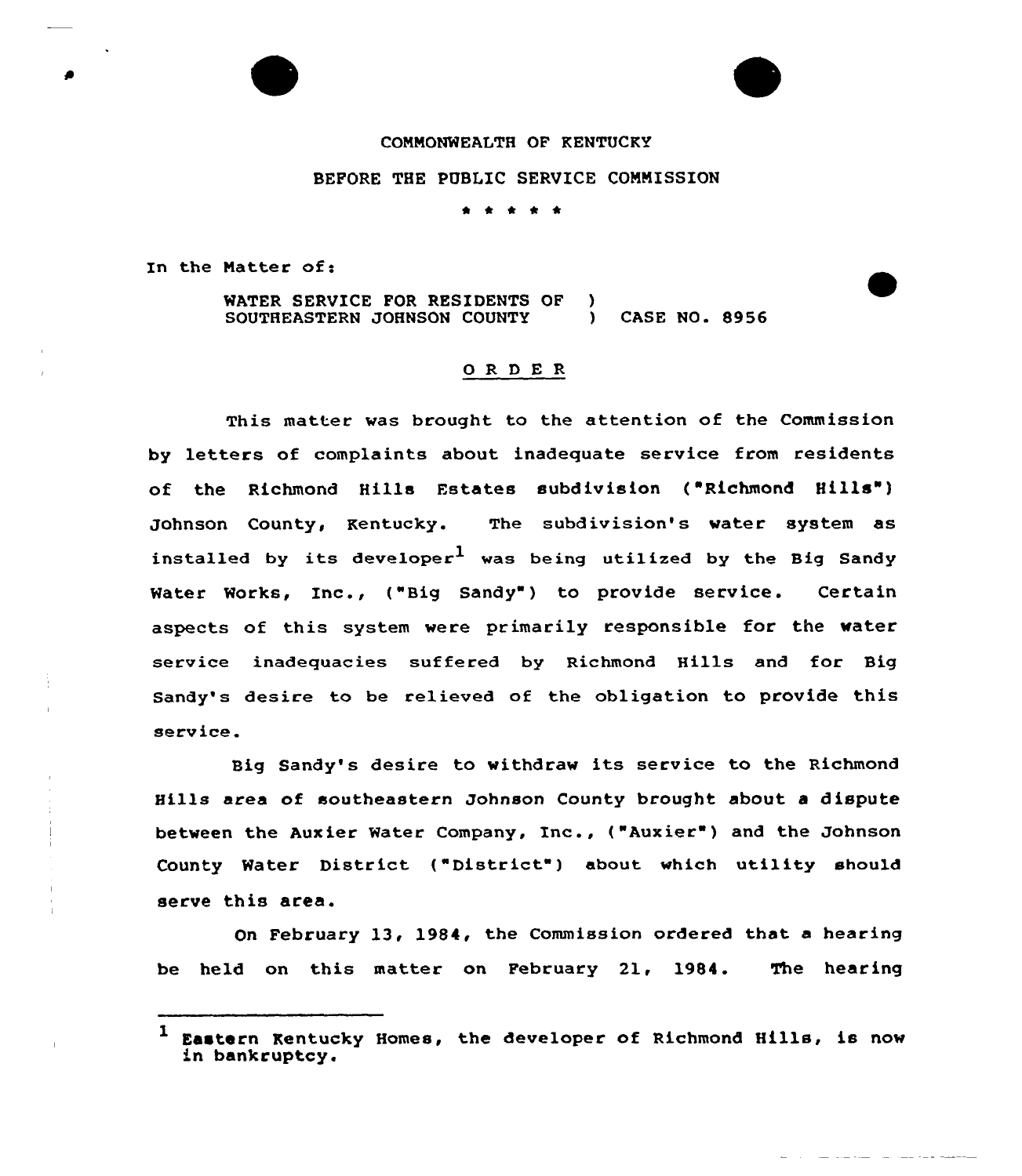was set for the purpose of determining the most feasible method for providing adequate and reliable service in the future to the residents of southeastern Johnson County, Kentucky. Representatives of Big Sandy, Auxier and the District were ordered to appear at the hearing and present their positions on this matter.

<sup>A</sup> copy of an Agreement entered into by Auxier and the District was filed with the Commission on February 16, 1984, and the hearing set for February 21, 1984, was cancelled. The Agreement presented a resolution of the conflicts about water purveyance for southeastern Johnson County.

Subsequent to February 16, 1984, Auxier constructed a water main extension into a portion of southeastern Johnson County and now provides water service to Richmond Hills and vicinity. Staff members of the Commission have made contacts with residents of Richmond Hills and have received verbal reports of their satisfaction with the new water service.

The Agreement between the District and Auxier provides for annexation of the southeastern Johnson County area by the District and for additional water main construction in the area provided the financing essential to this construction can be obtained. The District, by reimbursement to Auxier, would incorporate the pipeline constructed by Auxier into its water distribution system. Auxier would continue service to the area under the terms of an operating agreement between the District and Auxier. Other aspects of the Agreement obligate Auxier to perform certain

 $-2-$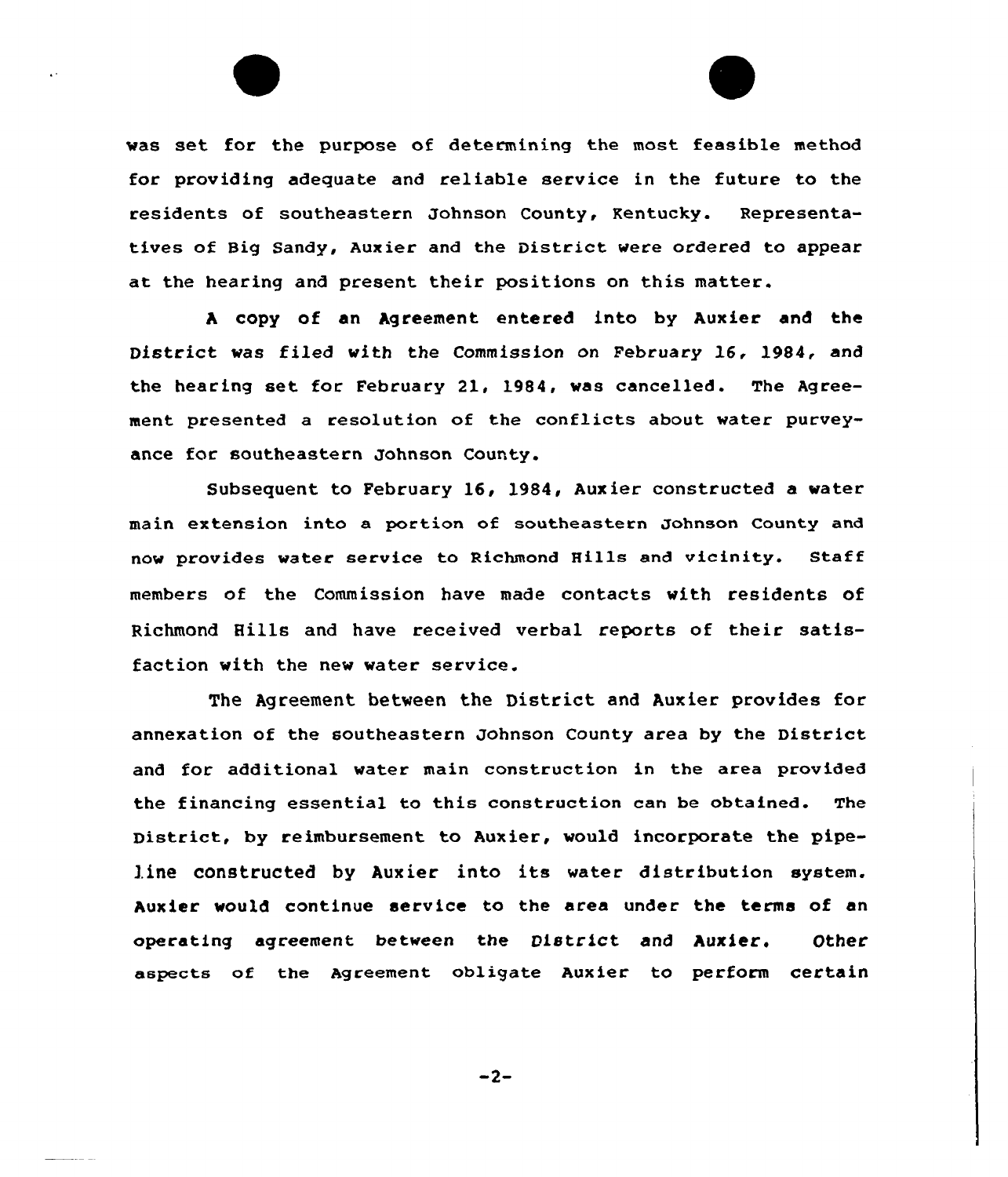additional pipeline construction in the event the District fails to obtain funding for its proposed construction.

After considering the matter and being advised the Commission is of the opinion and finds that:

1) The complaints of inadequate water service made by residents of Richmond Hills and vicinity against Big Sandy have been satisfied by an extension of water service to the area by Aux ier.

2) Big Sandy should be relieved of its obligation to continue the provision of water service to Richmond Hills and vicinity.

3) The Agreement between Auxier and the District, as filed February 16, 1984, makes reasonable provisions for the purveyance of water to residents of southeastern Johnson County.

IT IS THEREFORE ORDERED that the matter regarding the complaints by residents of Richmond Hills, as described herein, be and it hereby is dismissed.

IT IS FURTHER ORDERED that Big Sandy be and hereby is relieved of its obligation to provide water service to Richmond Hills and vicinity.

IT IS FURTHER ORDERED that the Agreement entered into by Auxier and the District, as herein described, be and hereby is apprcved. Further, Auxier shall file <sup>a</sup> copy of this Agreement with the Commission as <sup>a</sup> supplement to its official tariffs.

 $-3-$